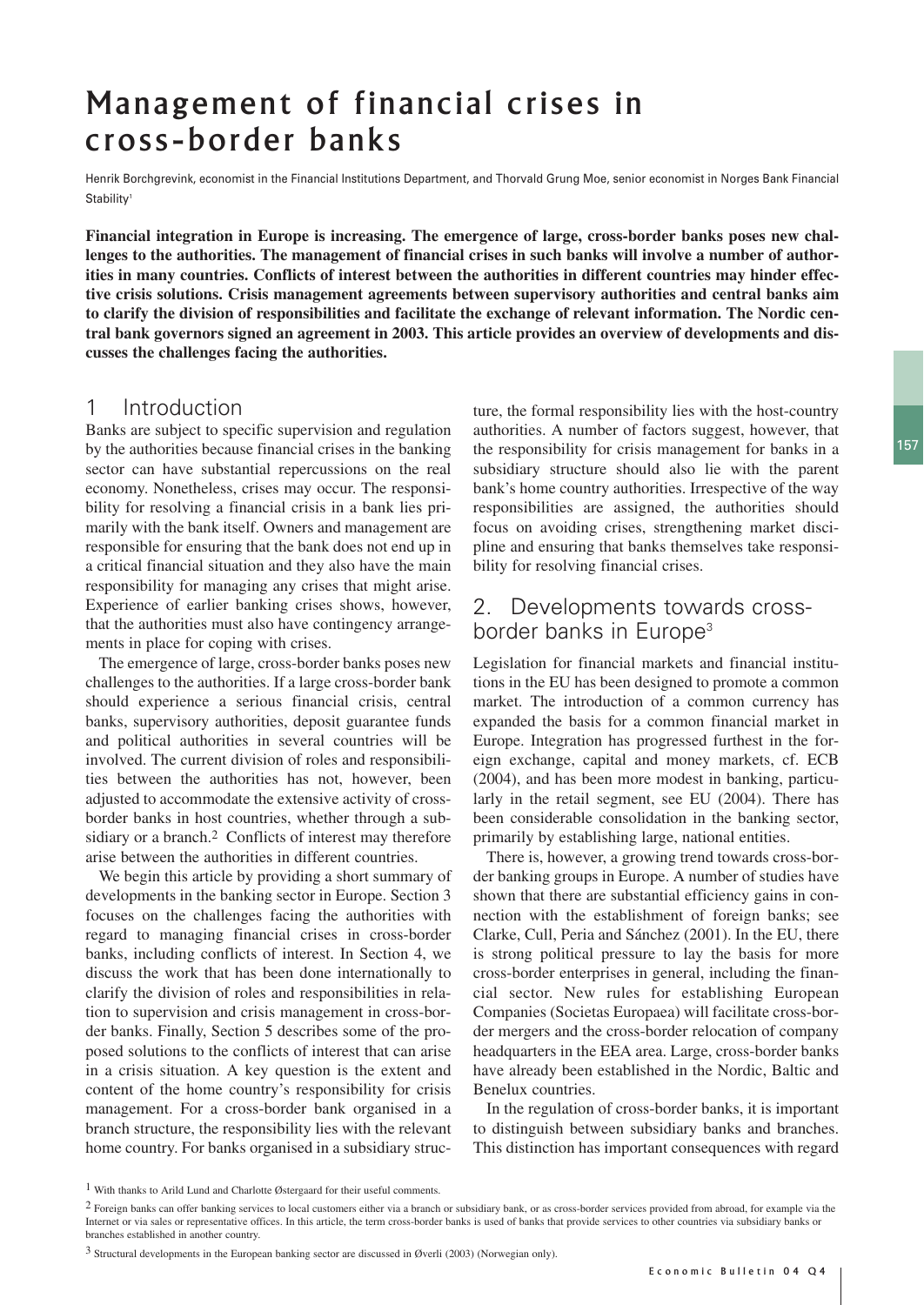#### Nordea

Nordea is a Nordic bank with a subsidiary structure founded on the four previously independent Nordic banks Merita Bank, Nordbanken, Unibank and Christiania Bank og Kreditkasse, from Finland, Sweden, Denmark and Norway, respectively. The banking group has market shares of between 10 and 40 per cent in the four countries. The bank currently operates as a group of legally independent subsidiaries, but with business segments and risk control managed across the legal structure and across country borders. Nordea plans to convert the current subsidiary banks into branches and to establish itself as a European Company. The merged bank will have its headquarters in Sweden.

to the prevention and management of problems in crossborder banks. *Subsidiary* banks are separate, independent legal entities and are subject to supervision in the country where they operate – in the same way as other national banks. The parent bank is similarly subject to supervision in its home country, and the home country is also responsible for consolidated supervision of the group.4 *Branches* are not independent legal entities. Branch and parent company are one and the same legal entity. The responsibility of host-country supervisory authorities for the supervision of foreign branches is therefore limited. The responsibility for resolving a financial crisis in the bank will lie with the authorities in the parent bank's home country.

Even though the regulatory framework for banks in the EU provides for cross-border establishment using branches, the subsidiary structure continues to dominate. Dermine (2003) gives a number of reasons for this:

- The parent bank limits its exposure to the subsidiary bank.
- The subsidiary bank maintains a local connection.
- The bank maintains its membership in the national deposit guarantee scheme.
- There may be tax reasons for maintaining a subsidiary bank structure.

At the same time, centralisation in these cross-border banks is increasing. Thus, although subsidiary banks are formally maintained as independent companies, management of these banks is often centralised across global business segments, with global risk management and control (see the Basel Committee (1999)).

**Table 1.** Traditional view of host-country responsibility for foreignowned branches and subsidiary banks

| Host-country authorities<br>are responsible for: | Subsidiary banks Branches |                           |
|--------------------------------------------------|---------------------------|---------------------------|
| Solvency assessment                              |                           |                           |
| (supervisory authorities)                        | $\boldsymbol{\mathsf{x}}$ |                           |
| Liquidity support (central bank)                 | $\boldsymbol{\mathsf{x}}$ | $\boldsymbol{\mathsf{x}}$ |
| Capital support (political                       |                           |                           |
| authorities/Ministry of Finance)                 | $\mathsf{x}$              |                           |
| Deposit quarantee (deposit quarantee fund) x     |                           | $(x)$ <sup>1</sup>        |

<sup>1</sup> In the EEA area, branches of credit institutions based in another EEA state are entitled to purchase additional cover in the host country's deposit guarantee fund if the host country's guarantee fund has better coverage than the home-country fund of which the branch is a member.

# 3. Which authorities are responsible for cross-border banks?

The division of responsibilities between the authorities in different countries for subsidiary banks and branches of foreign banks has not really been adjusted to accommodate large cross-border banks.5 Table 1 provides an overview of the "traditional" perception of the division of responsibilities between the relevant authorities for a cross-border bank.6

The traditional view is that the host-country authorities are responsible for subsidiary banks, while responsibility for branches is divided between host-country and home-country authorities. It has been pointed out, however, that it would be natural for the home country's authorities to take broader responsibility for a global group with subsidiary banks or branches in a number of countries, including responsibility for those areas traditionally regarded as the host country's responsibility. Specifically, it could be argued that extraordinary liquidity support for a wholly foreign-owned subsidiary bank or branch should not be the responsibility of the host country's central bank. On the other hand, the host country's central bank will be responsible for financial stability in that country and it will therefore clearly have a keen interest in the crisis management of a large cross-border bank, especially if the bank is systemically important.

At present, no authorities are required to take into account the effects on other countries of a crisis in a large cross-border bank. The host country does not control crisis management in branches of foreign banks, while the home country normally focuses on problems in the domestic market without taking into account the adverse effects in the host countries of a bankruptcy. However, if the bank is organised in a subsidiary structure, the host countries will be in control of crisis management in subsidiary banks in the host country and

<sup>4</sup> Home- country supervision is exercised by the authorities in the country where the bank has established its headquarters. Host- country supervision is exercised by the authorities in the country where the bank has established a branch. The latter term is often used to refer to host-country supervision of subsidiary banks. We will adhere to this convention in the following.

<sup>5</sup> See for example Lastra (2003) and Herring (2004).

<sup>6</sup> See Huizinga (2003) for a more detailed discussion. The table presents a simplified overview. In the EEA area, for example, the host country supervisory authorities currently have limited responsibility for liquidity supervision for foreign branches.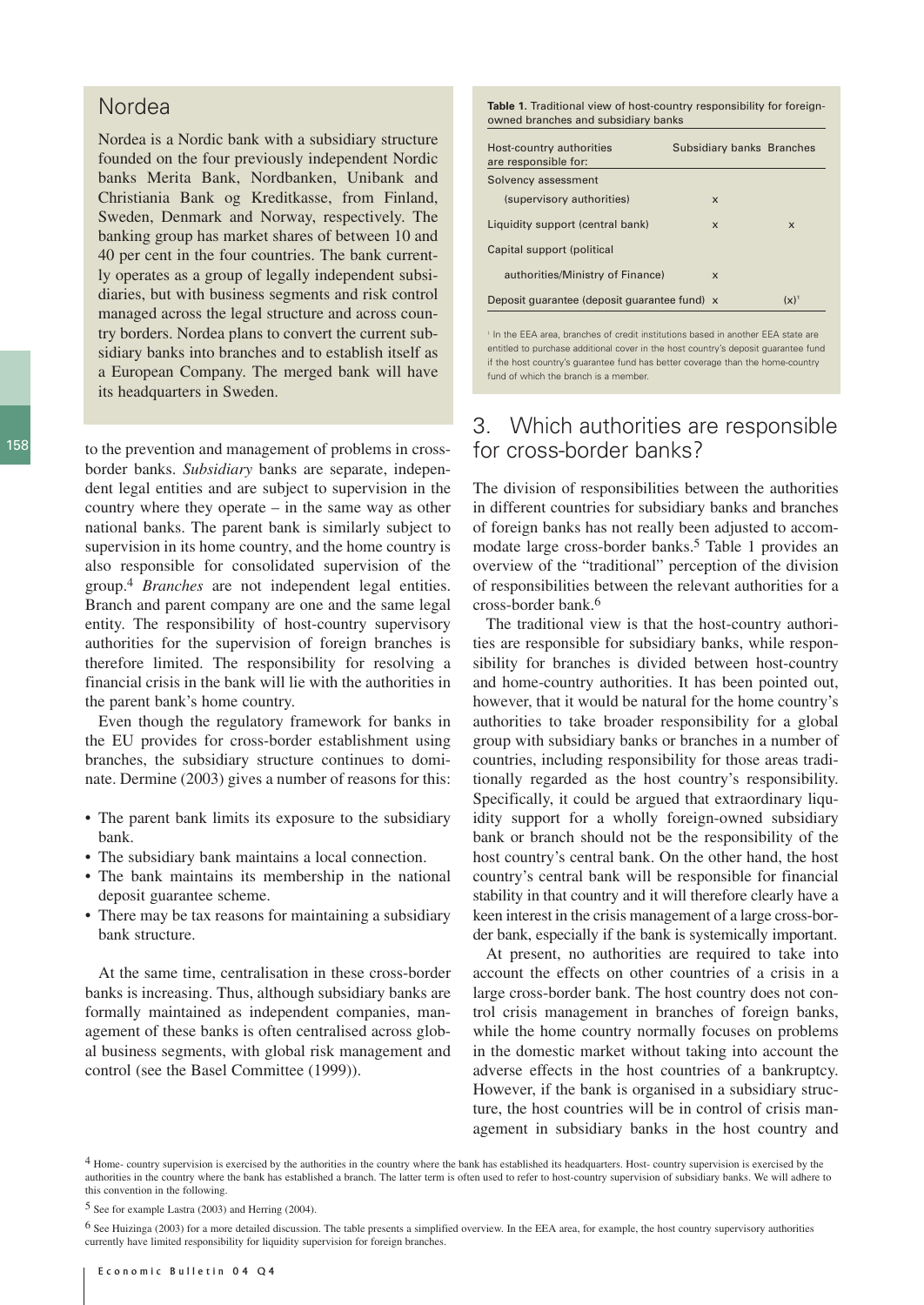**Table 2.** Home-countries' and host-countries' views on support in the event of a financial crisis in a cross-border bank

|                                      | Bank is large<br>in host country | Bank is small<br>in host country |
|--------------------------------------|----------------------------------|----------------------------------|
| Parent bank is large in home country | 1: Both interested<br>in support | 2: Differing<br>views on support |
| Parent bank is small in home country | 3: Differing views<br>on support | 4: No support                    |

might seek to isolate the subsidiary banks from the rest of the group, so-called "ring-fencing". This may hinder a joint solution that might have been better overall.

Table 2 presents a simple, schematic overview of home countries' and host countries' views on support in the event of a financial crisis in a cross-border bank – depending on the size of the bank.

If the bank in question is a large bank both in the home and host countries (1), the authorities in both countries will be interested in minimising the adverse affects of a crisis. This may make it easier to find a joint crisis management solution.7 If on the other hand, the bank is small in the one country and large in the other  $(2 \text{ and } 3)$ , it may be more difficult to come to an agreement as to who should provide liquidity support or capital in a crisis. If the parent bank is very large relative to the homecountry banking market and economy, the home-country authorities will be particularly interested in finding a coordinated solution – because they will not alone be able to raise the necessary funds to keep the bank in operation.

#### *3.1 Subsidiary banks*

As shown in Table 1, it is usually assumed that the hostcountry authorities have "home-country responsibility" for all banks established in the country, including subsidiary banks of foreign banks. A banking group with subsidiary banks in several countries therefore has to relate to many different authorities. This may result in overlapping areas of authority and give rise to potential conflict in a crisis management situation involving a cross-border bank. Crisis management in a bank with subsidiaries in other countries becomes even more complicated when these banks do not function as independent entities but operate under centralised management.

This can be resolved either by ensuring that subsidiary banks operate more independently, or by regarding and treating subsidiary banks more as branches, i.e. holding the parent bank responsible for a subsidiary bank's liquidity and solvency while giving the parent bank's home country authorities greater responsibility for supervision and crisis management.

In New Zealand, the authorities have instructed systemically important subsidiary banks to operate more independently, firming up on requirements that the board of directors of foreign-owned subsidiary banks must be independent and expecting the bank to have technical and administrative systems that can function independently of the parent bank's systems in the event of a problem in the parent bank, see Reserve Bank of New Zealand (2004a and 2004b). One of the considerations behind the new regulation was the importance of ensuring that large, systemically important banks have assets in the country that can be made available in the event of a financial crisis in the bank, and that a board of directors with whom the authorities can communicate directly is in place in New Zealand. Capital requirements for the subsidiary banks also ensure that buffer capital is available in the country. This structure will allow the bank to be closed and reopened quickly  $-$  if serious problems should arise – thereby reducing the risk of financial instability in the host country as a result of a financial crisis in a cross-border bank.

Alternatively, the authorities may accept the trend towards more global, centralised structures in cross-border banking groups, while at the same time requiring the parent bank to take more responsibility for its subsidiary banks (beyond the limited liability that the equity capital represents). In other words, the parent bank must be expected to provide some financial support to subsidiary banks. US banking regulations include a similar, basic principle (of financial strength) requiring holding companies that own banks to provide financial and administrative assistance to their subsidiary banks, see FDIC (1987) and Ashcraft (2004).

Because of the limitations on shareholders' liability, the legal basis for claiming support from a foreign parent bank over and above the capital the bank holds in the subsidiary bank may be weak.<sup>8</sup> Banking regulation has generally been focused on shielding banking companies in a financial group from this kind of claim from other companies in the group. However, if a banking group has been operating as though it were a branch structure, the court might instruct a parent bank to support its subsidiary bank.<sup>9</sup> The court's decision will, however, remain unknown until a major financial crisis occurs in such a cross-border banking group. Whether a clearer answer can be found without such a crisis is an open question.

The parent bank must be expected to have a vested interest in supporting its subsidiary banks if they encounter problems, whether or not it is under a legal obligation to do so. If the subsidiary does not receive support, the resulting loss of reputation will quickly reduce the group's borrowing capacity in international capital markets. In addition, the parent bank has often provided substantial loans to subsidiary banks far in excess of the subsidiary's equity capital. In practice, then, the parent bank will usually support its foreign subsidiary banks in a crisis.<sup>10</sup>

With increased parent bank responsibility, it will be

foreign-owned subsidiary banks did not intervene when the subsidiary banks went bankrupt.

<sup>7</sup> If the parent company was established with a branch in the host country, the responsibility for support will mainly lie with the home-country authorities. If the parent bank has been established with a subsidiary bank in the host country, however, it is less clear where the main responsibility for support lies. Thus, even in a situation where both countries are interested in resolving the crisis together, there is potential for conflict.

<sup>8</sup> For an interesting discussion of this issue, see Evans (2003), pp. 90-91.

<sup>9</sup> See Goldberg (2003) and Hübkes (2003, p. 31) for discussions of these issues.

<sup>10</sup> During the banking crisis in Argentina in 2000, however, the parent banks (Scotiabank and Credit Agricole) of some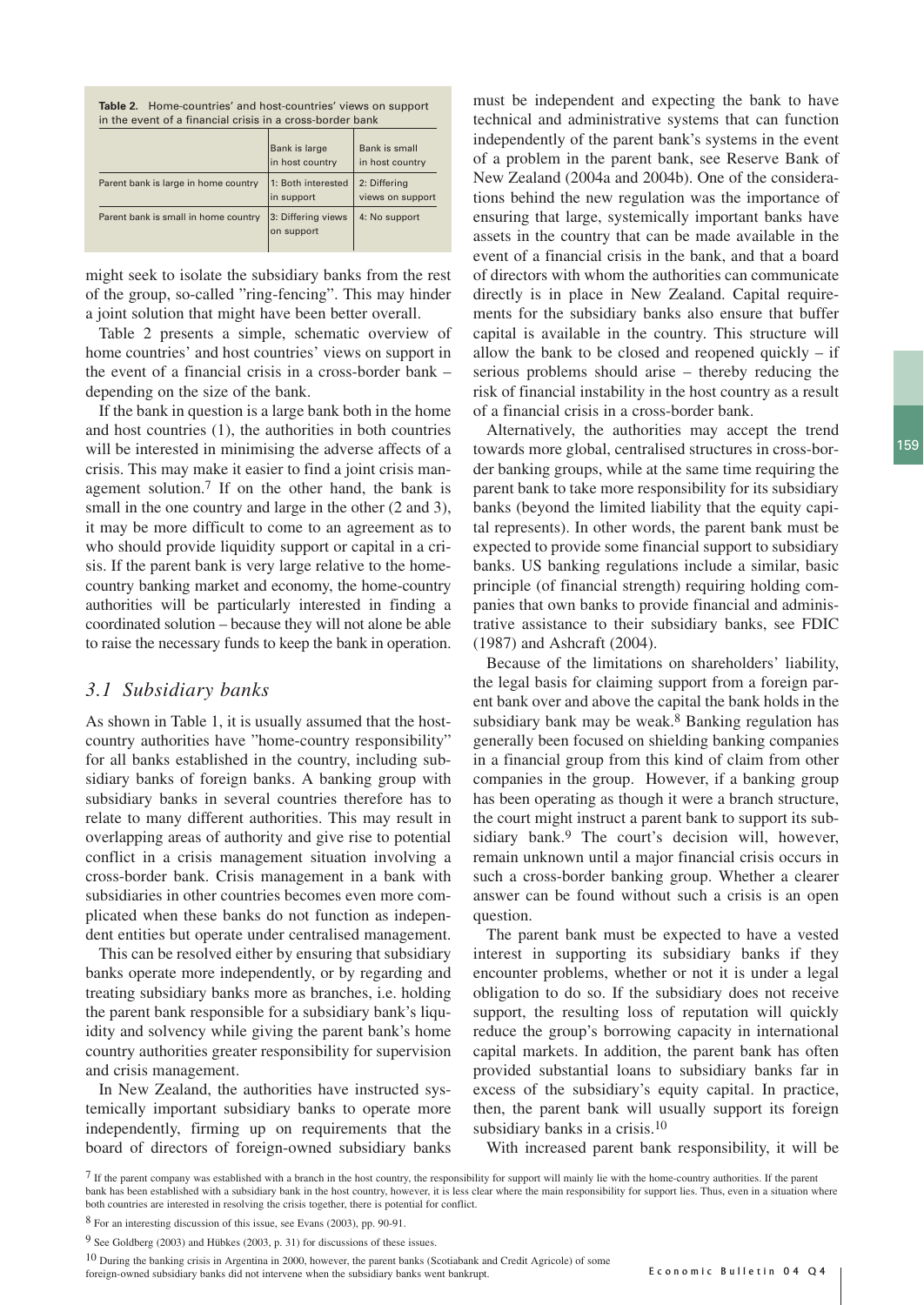natural for the authorities in the parent bank home country to assume greater responsibility for the banking group as a whole – including greater responsibility for the subsidiary banks. Strengthening home-country supervision in this way is included in the new Basel Capital Accord (Basel II). The supervisory authorities in the parent bank's home country will, for example, have a leading role in approving internal models for credit risk. The banking industry in Europe is in favour of an even stronger role for the home supervisor ("lead supervisor"), see European Financial Services Roundtable  $(2004)$ .

The conversion of subsidiary banks that are not very independent into branches will result in closer alignment of the actual management structure with the bank's formal legal structure and also give a clearer lead role for the parent bank and the home-country authorities, both in general and in crisis situations. On the other hand, conversion to a branch structure will raise a number of new challenges for the host-country authorities, particularly if branches' activities in the host country are extensive.

#### *3.2 Branches*

One of the key issues is whether the home-country authorities, in a crisis situation, will take account of the effects of the crisis in other countries where the bank has branches.11 The host-country authorities have generally little influence over crisis management in the bank and may therefore be interested in more influence and responsibility for crisis solutions affecting the branches, especially if the branch has extensive activities in the host country.<sup>12</sup>

In New Zealand, the authorities responded to the situation, instructing all systemically important branches in New Zealand with total assets in excess of NZD 10 billion to re-establish as subsidiaries (see the Reserve Bank of New Zealand (2004a)). A similar solution is not feasible in Europe, where the system is based on freedom of establishment and home-country supervision of banks. The question is then how to preserve financial stability in a branch structure, particularly when the branch is large in the host country.

Danmarks Nationalbank (2004) emphasises access to information about the banking group in order to alleviate the situation for the host-country authorities (p. 76):

*"... it is crucial to the host countries that any formal framework for actual central-bank cooperation entails full and equal access to information on both the branch's and the bank's global financial position and risks. To this end, host-country and home-country* *supervisory authorities have to engage in binding cooperation. The home country should not have an information advantage."*

It is unlikely, however, that access to information will in itself remove the conflicts of interest that might exist between home-country and host-country authorities, cf. Table 2.

#### *3.3 Deposit guarantee schemes*

Ordinary deposits in banks are covered in most countries by bank deposit guarantee funds in the event the bank should encounter problems. In the EU, this is a home-country responsibility. If a large EU bank chooses to locate its head office in a small country, this responsibility may be a heavy burden for the home-country guarantee fund, and ultimately for the home-country's taxpayers if the state has to cover any guaranteed deposits that private deposit guarantee funds are not able to cover.13

Sweden's Deposit Guarantee Board (2003) has highlighted this problem and proposed *"that branch activity in other EEA Member States is guaranteed/protected by the host country guarantee system. The guarantee/protection should thereby continue to apply unchanged in each country, irrespective of the formation of a European Company."* The principle of home country responsibility, however, is an important element in EU regulation of banking activities. It is therefore not likely that the deposit guarantee responsibility will be transferred to host countries in the near future. Such a change would also imply that the relationship between supervision and guarantee fund responsibility would be broken, since the host country would not be responsible for supervision and monitoring of the bank.

If a subsidiary is converted into a branch, the current legislation requires that guarantee fund responsibility be transferred from the host country to the home country. This may have unintentional effects since the national guarantee funds have quite different structures. The EU Directive for deposit guarantee schemes is a minimum directive, and the guarantee schemes vary from country to country, both with regard to size and type of deposit covered. Deposits in Sweden have, for example, less cover than in the other Nordic countries.14 A branch can, however, purchase supplementary cover ("topping-up") in the host country guarantee fund. Supplementary cover is, however, seldom used today.15

The conversion of a subsidiary bank into a branch may also have a negative competitive influence on local banks. The transfer of the new branch to the home-coun-

12 See Mayes and Vesala (1998) for an early and very instructive discussion of these issues, particularly Chapter 6: Handling of banking problems and crisis management.

<sup>13</sup> Strictly speaking, guaranteed deposits should never be too large for the deposit guarantee scheme if members' premiums are set at the correct level (actuarially correct). 14 The fund covers SEK 250 000 of sight deposits. The Deposit Guarantee Fund in Norway covers all deposits up to NOK 2 million.

<sup>&</sup>lt;sup>11</sup> Freixas (2003) shows that there is no incentive for the home-country authority to contribute to an optimal crisis solution in situations where only host countries are affected

<sup>&</sup>lt;sup>15</sup> No branches have purchased supplementary cover in Norway. A draft regulation concerning membership in the Norwegian Bank Guarantee Fund for foreign branches in Norway was circulated for comment by the Ministry of Finance in July 2004.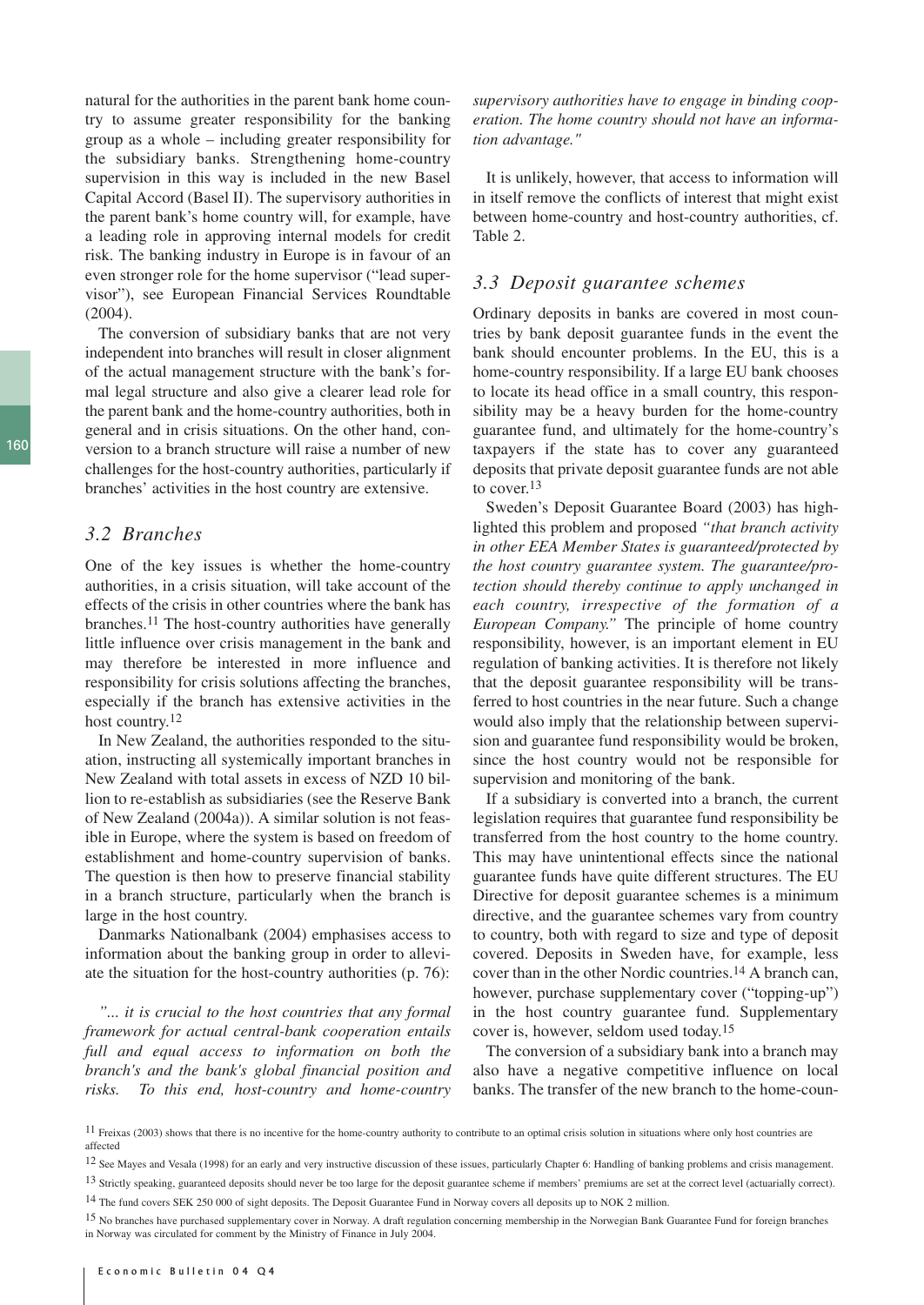## Brouwer II – Report on financial crisis management: Recommendations

- The authorities should ensure that large financial institutions can quickly provide relevant and updated information about their financial position in a crisis.
- Large financial institutions should carry out regular crisis management exercises and stress testing to test relevant risk factors.
- Responsibility for coordination vis-à-vis large financial institutions should be clearly defined, particularly in crisis situations.
- Agreements on crisis management should be established between supervisory authorities, including procedures for exchanging relevant information.
- Similar agreements should also be established where necessary between central banks and supervisory authorities.
- Competition authorities should also be involved in the work on crisis management as they may have to consider the competitive implications of crisis management measures.

try deposit guarantee fund will lead to a shortfall in the home-country fund, and other member banks will have to increase their payments for a period. In the host countries, however, the other banks will benefit if the converted bank is not permitted to withdraw payments already made to the fund.

# 4. International cooperation

The trend towards larger cross-border financial conglomerates has been extensively analysed and discussed in international bodies.16 As early as in 1996, the Basel Committee established a separate committee - *Joint Forum on Financial Conglomerates* – to monitor developments.17 In 1999, the Joint Forum published a report on the principles of supervision of financial conglomerates, see Basel Committee (1999). The G10 countries also established a working group to study the effects on monetary policy and financial stability of the ongoing consolidation in the financial sector. The group published an extensive report in 2001, see G10 (2001). In the EU, a group of experts has published two reports on crisis management (the Brouwer reports), see Economic and Financial Committee (2000 and 2001). These reports highlighted the need for clearer guidelines for crisis management in cross-border banks, and the importance of rapid and open communication between central banks and supervisory authorities when financial crises occur.

Several agreements (*Memoranda of Understanding*) have been drawn up between central banks and super-

# Crisis management agreements (Memoranda of Understanding)

#### **Nordic agreement**

In June 2003, the Nordic central bank governors signed an agreement on the management of financial crises in a Nordic bank with activities in two or more Nordic countries. The agreement contains procedures for the coordination of crisis management between the central banks. The agreement emphasises nonetheless that the main responsibility for managing a crisis lies with the relevant bank or group. Central elements in the agreement are:

- In a potential financial crisis the central banks establish a crisis group responsible for providing joint and rapid access to and management of information. The agreement specifies the information that must be obtained.
- The crisis group contacts relevant authorities in the different countries, including the relevant supervisory authorities. If a bank's solvency is in doubt, the countries' Ministries of Finance should be consulted.
- If an MoU is established for a specific bank, one of the central banks is given the responsibility of keeping an updated fact-book containing relevant public information about this bank.

#### **Agreements within the EU**

The agreement between the Nordic central banks is based on an MoU that has already been established within the EU, see ECB (2003). The EU agreement involves both central banks and supervisory authorities and contains principles for the identification of the authorities responsible for crisis management, the required flows of information between all the involved parties and the practical aspects of supplying information. The ECB's *MoU on payment systems* (2001) lays the basis for cooperation and information sharing in general. The purpose of the agreement is to limit the systemic risk associated with central payments systems by ensuring efficient cooperation between those overseeing the systems and those supervising the institutions participating in the payment systems.

visory authorities to improve cooperation between the relevant authorities (see box). The Nordic central bank governors signed such an agreement in 2003. The Nordic supervisory authorities have drawn up a similar cooperation agreement.

Such MoUs can clarify some important aspects, for example information management and communication in a crisis situation. They are not, however, legally binding and are often fairly general.

<sup>17</sup> The Joint Forum was established in 1996 by the Basel Committee on Banking Supervision, the International Organisation of Securities Commissions (IOSCO) and the International Association of Insurance Supervisors (IAIS). The group comprises supervisory authorities from thirteen countries and an observer from the EU. The Basel Committee on Banking Supervision comprises participants from the largest industrialised countries (the Group of Ten).

<sup>16</sup> A financial conglomerate is a corporate group where at least one of the entities is an insurance company and at least one is a bank or securities firm.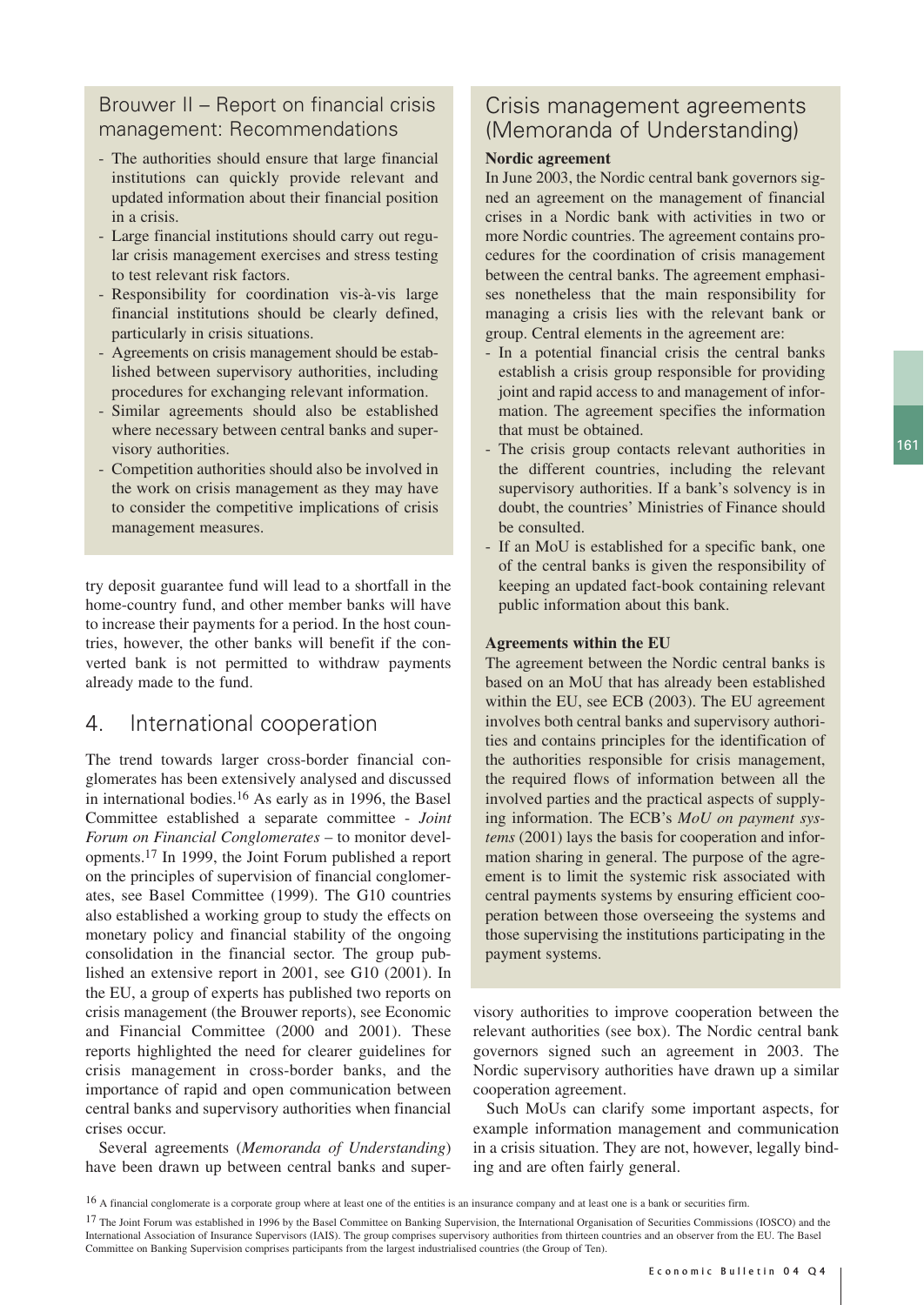In addition to the problems discussed in section 3, other factors may make it difficult to arrive at clearer guidelines and agreements for crisis management in cross-border banks:

- Financial crises differ.
- The authorities may pursue a policy of constructive ambiguity to avoid generating expectations of liquidity support.
- Different countries' authorities may also have different attitudes to the use of equity support for banks in crisis.
- Central banks also have varying views of which instruments are most appropriate in a crisis, for example general liquidity support to the market vs. liquidity support to (large) individual banks.
- Supervision of banks is exercised differently in different countries. There are different views on the scope and content of home country supervision.
- Rules for the winding-up of banks differ across different countries. Not all countries have separate rules for placing a bank under public administration.
- The flow of information between relevant authorities, particularly across borders, can sometimes be hindered by formal rules, weak cooperative relations or conflicts of interest.

Even though an MoU does not guarantee an unimpeded flow of information and effective crisis management, MoUs are nonetheless a considerable advance on improvising solutions in the midst of an ongoing crisis.

# 5. Further cooperation and proposals for solutions

The authorities in the Nordic countries are continuing to cooperate on supervision and crisis management in relation to cross-border banks. The Nordic central banks will work to expand their cooperation based on the signed MoU. In an international context, work in this field is continuing in various fora, including, for example, the ECB's *Task Force on Crisis Management*. Some proposed solutions are discussed in the following section.

#### *5.1 National or supranational crisis resolution?*

One possible way forward may be to transfer some of the responsibility for crisis resolution to supranational institutions. If so, these institutions must have access to relevant information so as to be able to assess the credit risk of a liquidity loan. So far, the idea of establishing a

supranational European supervisory authority or giving the ECB supervisory responsibility has met with strong resistance. And if the crisis is widespread and capital injection is required, the political authorities must in any case be involved. In the EU, the political authorities can discuss a crisis within the relevant EU institutions, but any financial support must still be granted by the national authorities.

Without formal supranational solutions, it is all the more important to ensure good cooperation between the central banks and supervisory authorities involved. Within the EU, new supervisory committees have recently been established to promote closer cooperation within the EEA area.<sup>18</sup> In addition, the ECB is involved in the work to establish more effective crisis management procedures, for example within the BSC (Banking Supervision Committee of the ESCB).<sup>19</sup> According to Goodhart (2004), the ECB should in general *"…be encouraged … to adopt a role of arbiter on handling financial crises when these have inter-country European overlaps, in those cases of disagreement and deadlock between the national bodies"*. Schoenmaker (2003, p. 57) also points out that efficient decision-making mechanisms in acute crises have been used previously within the EU, for example during the secret negotiations (between central banks, Ministries of Finance and the European Commission) that resulted in new parities within the EMS (European Monetary System). This shows, according to Schoenmaker, that it should also be possible to find appropriate decision-making mechanisms for crisis resolution in the banking sector within the EU.

If a financial crisis in a bank can be resolved without the extensive use of public funds, the problem of distributing support for the bank among the various national authorities may to a large extent be avoided. In this connection, Mayes (2004) highlights the importance of effective rules for placing banks under public administration so that large banks can actually be closed without causing significant damage. International coordination of such rules is therefore also an important measure in the management of financial crises in large, cross-border banks, cf. the World Bank's work in *Global Forum on Insolvency*. 20

#### *5.2 Market discipline and private solutions*

A natural way forward to minimise the use of public funds and the associated conflicts of interest between authorities dealing with a crisis is to strengthen market discipline and ensure that banks themselves take more responsibility for resolving financial crises in large

<sup>&</sup>lt;sup>18</sup> Under the Lamfalussy process, supervisory committees have been established for insurance, the securities market and banks; participants include representatives for central banks and supervisory authorities. Norges Bank, along with Kredittilsynet (Financial Supervisory Authority of Norway), is an observer in the CEBS (Committee of European Banking Supervisors), see http://www.c-ebs.org/.

<sup>&</sup>lt;sup>19</sup> The BSC also includes participants from supervisory authorities and central banks. It was recently decided that the BSC and the CEBS would cooperate closely in their future work on crisis resolution within the EU/EEA.

<sup>20</sup> See also Report of the Contact group on the legal and institutional underpinnings of the international financial system, G10 (2002).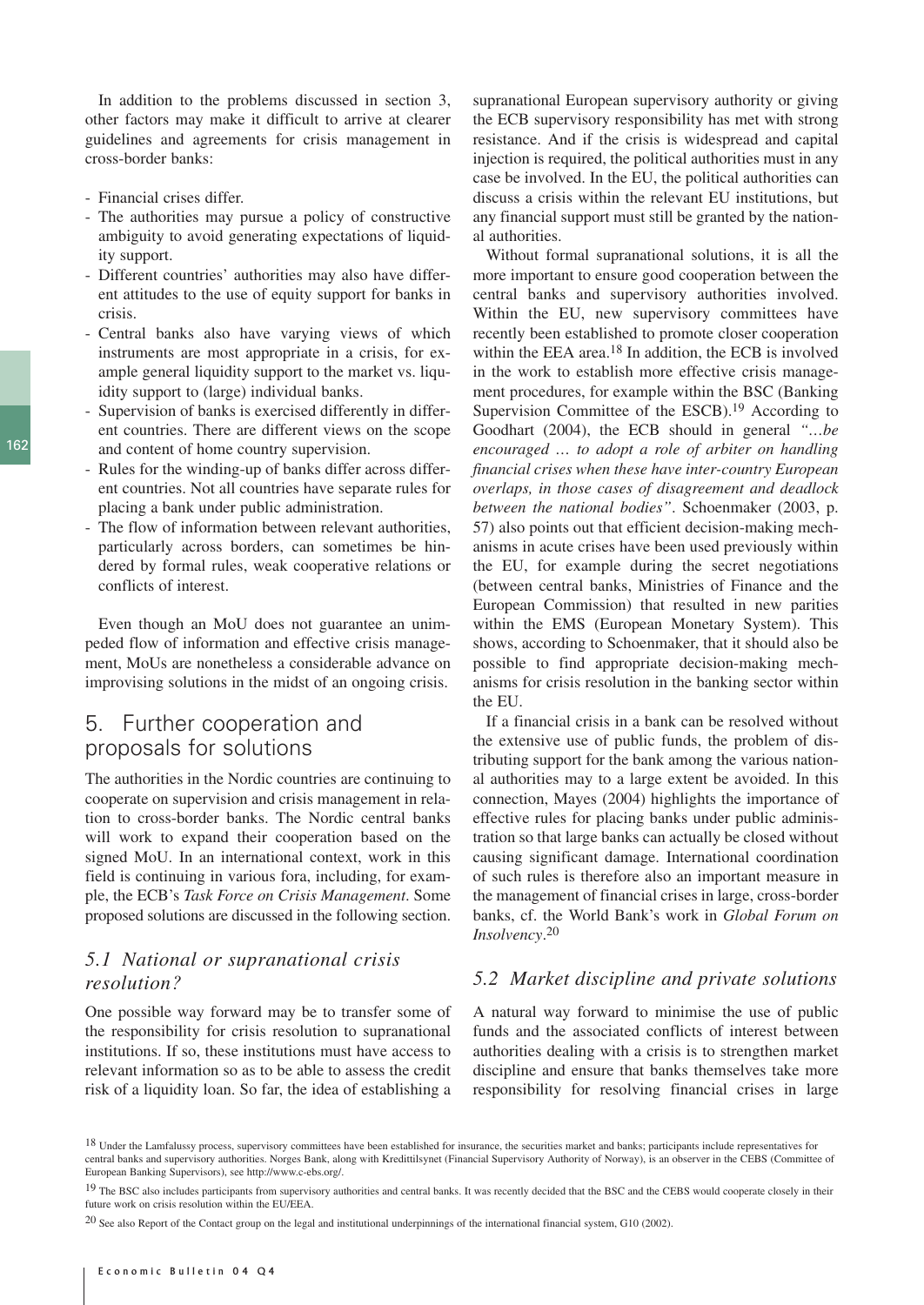## UK banks establish a crisis fund

The UK central bank, the Bank of England, has asked the 14 largest banks, including HBOS, Barclays, Royal Bank of Scotland, Lloyds TSB, HSBC and Abbey National to establish a joint fund of GBP 2bn (about NOK 25bn) that can act as a safety net in the event of serious problems in the payment system. Each bank will contribute from GBP forty to four hundred million. The central bank emphasises that even though the probability of a serious crisis is very small, this fund is being established to avoid a situation where the central bank has to provide support for a systemically important bank in a crisis. Such a crisis would be very serious for the payment system as a whole and might at worst bring all customer payments to a standstill, thereby threatening London's position as a centre of finance, cf. Bank of England (2003, pp. 98–99) for further discussion.

banks. Gros (2003) remarks that the first step the authorities should discuss when a bank crisis arises is how to arrive at good private solutions.21

The authorities, for example, can create conditions and help to arrive at a solution whereby private participants purchase all or part of a crisis-hit bank. Or the authorities can instruct the banks themselves to establish their own crisis fund (see box). The guarantee fund in Norway, for example, can provide capital support to a crisis-stricken bank.

As part of the process to strengthen market discipline, it is important to eliminate the impression that some banks are so large and important that they will always receive support if they run into financial difficulties ("too big to fail"). Expectations of support may induce banks to take undesirably large risks and creditors may not monitor their loans – i.e. moral hazard problems. Kane (2000) maintains that banks consolidate in order to become so large that they "have to" receive support if they run into a serious financial crisis. Refusing an application to establish a large bank is not an option in the EEA area as this would conflict with the EU principles on the right of establishment. Expectations of automatic support may, however, be reduced if the authorities can send credible signals that a financial crisis in a large cross-border bank will be resolved without recourse to public funds. Particular emphasis should therefore be placed on formulating rules and frameworks that provide for effective crisis management without contributions from the public sector.

In Switzerland, efforts have been made to reduce the risk of having to use public funds in a crisis resolution by changing the regulatory framework so that it is not as easy for the state to provide support to companies in

| <b>Table 3</b> Selected large European banks ranked by capital ade- |  |
|---------------------------------------------------------------------|--|
| quacy. Per cent                                                     |  |

| <b>Deutsche Bank</b>   | 13.9 |  |
|------------------------|------|--|
| <b>UBS</b>             | 13.3 |  |
| Fortis                 | 12.4 |  |
| <b>Credit Suisse</b>   | 11.8 |  |
| <b>ING Bank</b>        | 11.3 |  |
| <b>Banco Santander</b> | 10.6 |  |
| D <sub>n</sub> B NOR   | 9.8  |  |
| <b>HVB</b>             | 9.7  |  |
| Nordea Bank            | 9.3  |  |
|                        |      |  |
| Source: Bankscope      |      |  |

financial difficulties. In addition, Swiss supervisory authorities require the large international banks in the country to hold capital far in excess of the minimum capital requirements laid down in the Basel rules (see Table 3). According to the Swiss authorities, banks in Switzerland are not over-capitalised, even with a capital adequacy that is 20-50% above the Basel requirements (see Zuberbühler (2004)).

# 6. Summary

The establishment of Nordea has highlighted issues related to financial crisis management in cross-border banks for the Nordic authorities, in particular for banks with large, systemically important subsidiaries or branches in the host countries.

The responsibility for resolving a financial crisis in a bank lies of course primarily with the owners and management of the bank itself. Experience of earlier banking crises shows, however, that the authorities must also have contingency arrangements in place for coping with crises. To ensure effective crisis management, it is important that roles and responsibilities have been clearly defined in advance.

In a financial crisis in a cross-border bank established with a branch structure, the main responsibility for resolving the crisis lies with the authorities in the parent bank's home country. There are arguments to suggest that home-country authorities should also have the primary responsibility for banks in a subsidiary bank structure. This would reduce the number of authorities that banks have to relate to, and is in line with developments in banking where an increasing number of cross-border banks are organised in subsidiary structures under central management.

At the same time, it is important to take host countries' legitimate interests into account. This requires close cooperation between the authorities, for example through agreements (MoUs). However, these agreements cannot be expected to resolve the fundamental conflicts of interest that may arise in a crisis, and the issue of distributing liquidity or solvency support must therefore be resolved in some other way.

<sup>21</sup> Under the Lamfalussy process, supervisory committees have been established for insurance, the securities market and banks; participants include representatives for central banks and supervisory authorities. Norges Bank, along with Kredittilsynet (Financial Supervisory Authority of Norway), is an observer in the CEBS (Committee of European Banking Supervisors), see http://www.c-ebs.org/.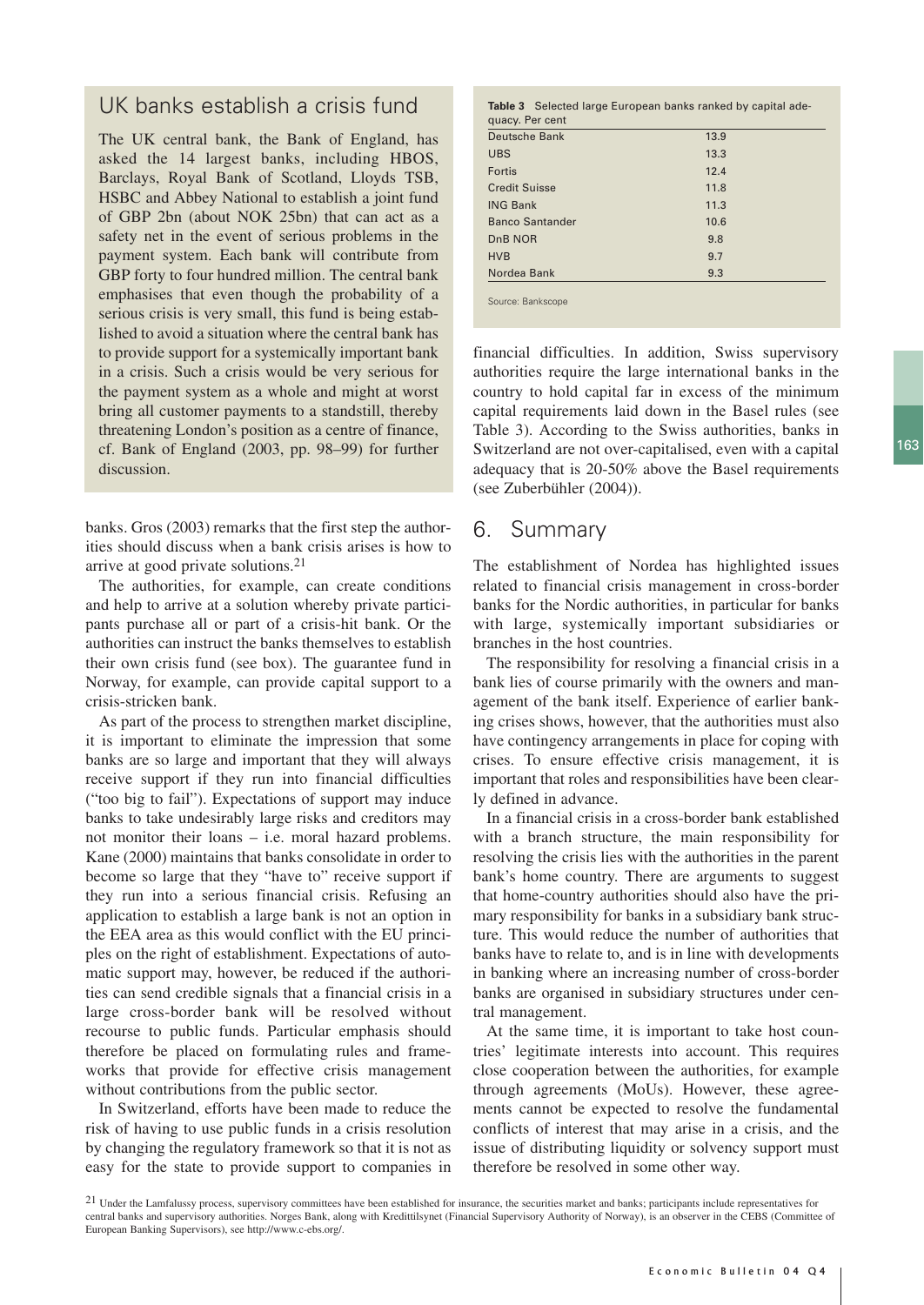First and foremost, efforts should be made to avoid crises by establishing good early warning systems and appropriate regulatory frameworks for financial institutions. One relevant measure might be to set the required level of capital adequacy for large cross-border banks well above the minimum requirement.

Within the EU/EEA area, the consultation process can be strengthened within existing bodies, particularly in the new supervisory structure for the banking sector, where participants also include the central banks. The ECB will in any case have an active role in the event of a crisis in a large cross-border bank. More centralised structures for banking supervision and crisis resolution may emerge within the EU in the longer term.

#### References:

- Ashcraft, Adam B. (2004): "Are bank holding companies a source of strength to their banking subsidiaries?" *New York Federal Reserve Staff Reports* no. 189
- Bank of England (2003): "Strengthening financial infrastructure". *Financial Stability Review* no. 15 (December)
- Basel Committee (1999): "Supervision of Financial Conglomerates". *Basel Committee Publications* no. 47
- Bini-Smaghi, Lorenzo and Daniel Gros (2000): *Open issues in European central banking*. Centre for European Policy Studies. Houndmills, MacMillan
- Clarke, George, Robert Cull, Maria Soledad Martinez Peria and Susana Sánchez (2001): "Foreign bank entry: Experience and implications for developing countries". *World Bank Working Papers* no. 2698
- Danmarks Nationalbank (2004): "Branches of foreign credit institutions". *Financial Stability* 2004, pp. 67- 76
- Dermine, Jean (2003): "Banking in Europe: Past, present and future". In Gaspard, Hartmann and Sleijpen (ed.): *The transformation of the European financial system*. ECB. <http://www.ecb.int/pub/pdf/other/ transformationeuropeanfinancialsystemen.pdf>
- ECB (2001): "Memorandum of Understanding on cooperation between payment systems overseers and banking supervisors in stage three of economic and monetary union". ECB press release 2 April 2001. http://www.ecb.int/press/pr/date/2001/html/pr010402. en.html
- ECB (2003): "Memorandum of Understanding on the high level principles of co-operation between bank supervisors and central banks of the EU in crisis management situations". ECB press release 10.03.03. http:www.ecb.int/press/pr/date/2003/html/pr030310\_ 3.en.html
- ECB (2004): "Measuring financial integration in the euro area". *ECB Occasional Paper* no. 14
- Economic and Financial Committee (2000): "Report on Financial Stability" ("Brouwer I report"). EFC/ECFIN/240/00
- Economic and Financial Committee (2001): "Report on Financial Stability" ("Brouwer I report"). EFC/ECFIN/251/00
- EU Commission (2004): *Financial Integration Monitor 2004*
- Evans, Julian (2003): "A test of parental duty". *Euromoney*. November 2003, s. 90–91
- European Financial Services Roundtable (2004): "Towards a lead supervisor for cross border financial institutions in the European Union". <www.efr.be/members/upload/news/997322RepSV04 .pdf>. (Downloaded 22.06.04)
- FDIC (1987): "Policy statement on the responsibility of bank holding companies to act as sources of strength to their subsidiary bank". <http://www.fdic.gov/regulations/laws/rules/6000-2500.html>. (Downloaded 22 July 2004)
- Freixas, Xavier (2003): "Crisis Management in Europe". In Jeroen Kremers, Dirk Schoenmaker and Peter Wierts (ed.): *Financial Supervision in Europe*. Edward Elgar
- G10 (2001): "Report on consolidation in the financial sector". Group of 10. <http://www.bis.org/publ/ gten05.pdf>. (Downloaded 22 July 2004)
- G10 (2002): "Insolvency arrangements and contract enforceability". Report of the Contact group on the legal and institutional underpinnings of the international financial system. Group of 10. <http://www.bis.org/publ/gten06.pdf>.
- Goldberg, Linda (2003): Comment on Adrian Tschoegl, "Financial crises and the presence of foreign banks", during World Bank Conference on Systemic Financial Distress, October 8, 2003. <www1.worldbank.org/ finance/assets/images/Goldberg\_Foreign\_banksppt.pdf>. (Downloaded 22 July 2004)